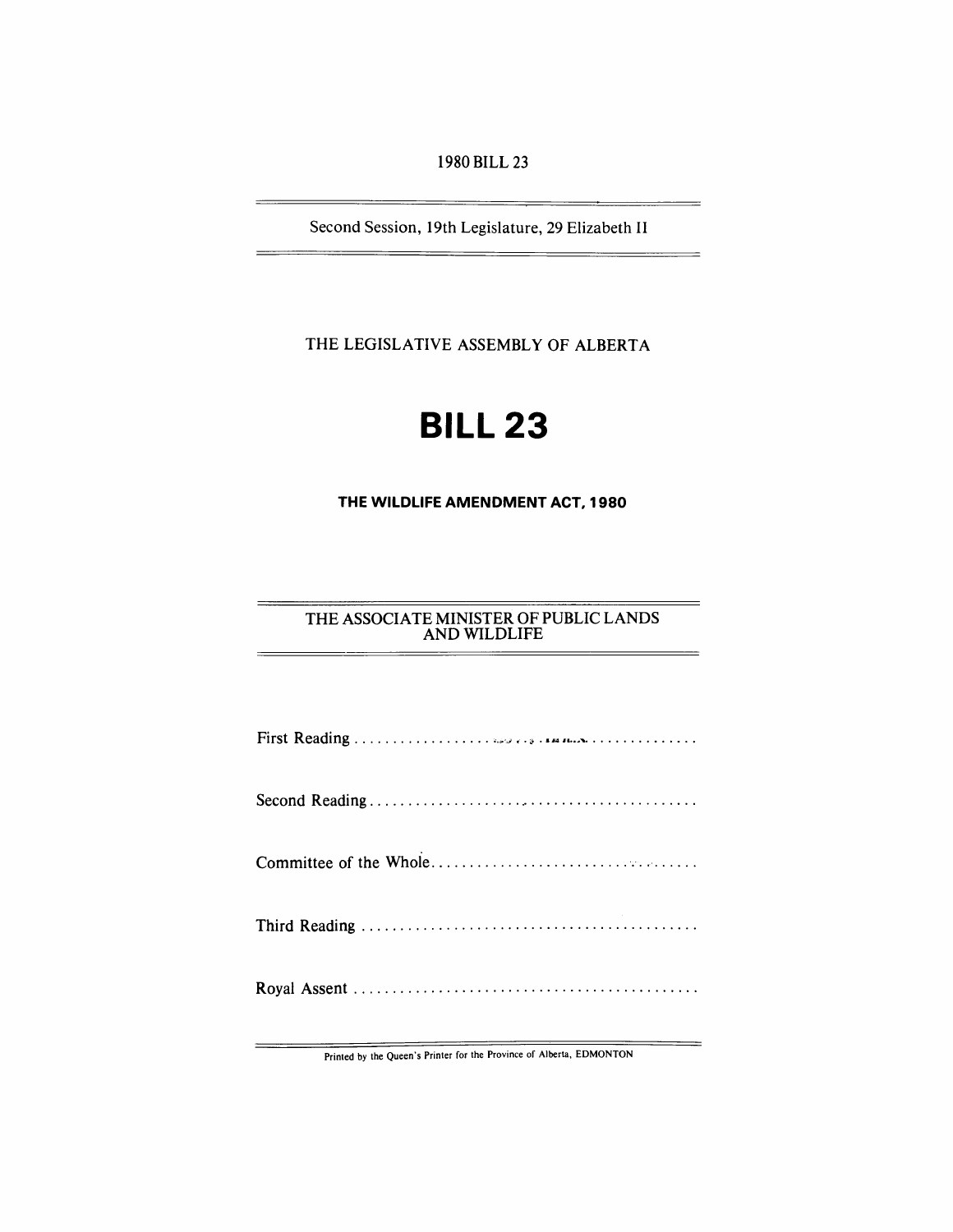*Bill* 23

# **BILL 23**

## 1980

#### **THE WILDLIFE AMENDMENT ACT, 1980**

*(Assented to ,1980)* 

HER MAJESTY, by and with the advice and consent of the Legislative Assembly of Alberta, enacts as follows:

- *1 The Wildlife Act is amended by this Act.*
- *2 Section* 2 *is amended*

*(a) by renumbering clause* 17.1 *as* 17.2 *and adding the /ollowing after clause 17:* 

17.1 "habitat" means the soil, water and vegetation that are necessary to provide food and cover for wildlife;

*(b) by adding the following after clause 24.1:* 

24.2 "provincial park" means a provincial park as defined in *The Provincial Parks Act,* 1974 and includes a highway as defined in *The Public Highways Development Act* that is bounded on both sides by a provincial park;

*3 Section* 11 *is amended* 

(a) by renumbering it as  $11(1)$ ,

*(b) in clause* 23.1 *by adding* "and its habitat" *after* "species" ,

*(c) in clause* 28 *by striking out* "for public performance or display,",

(*d*) by adding the following after clause 31:

31.1 for the governing of the marking of wildlife for identification purposes,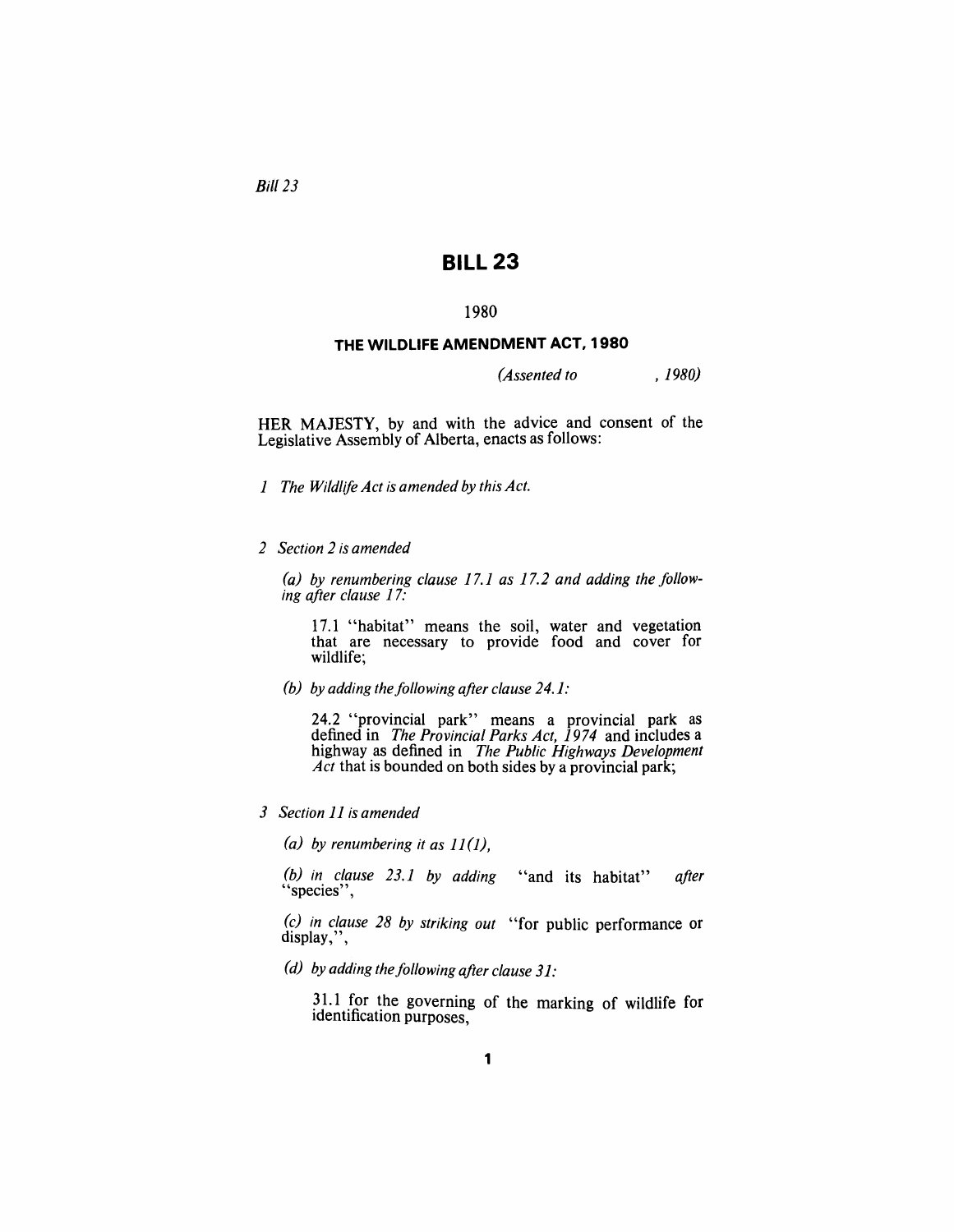#### **Explanatory Notes**

1 This Bill will amend chapter 391 of the Revised Statutes of Alberta 1970.

2 Definitions.

## 3 Section 11 presently reads in part:

*11 The Lieutenant Governor in Council may make regulations providing* 

*23.1 for the designation and protection of endangered species,* 

*28 for the issue of licences or permits regulating the transport, possession and use of wildlife or exotic wildlife, for public performance or display,* 

*40 the conditions under which wildlife may be captured alive and the methods that may be used in the capture,* 

*42 for the establishment of terms and conditions under which firearms may be transported in or on any type of vehicle,*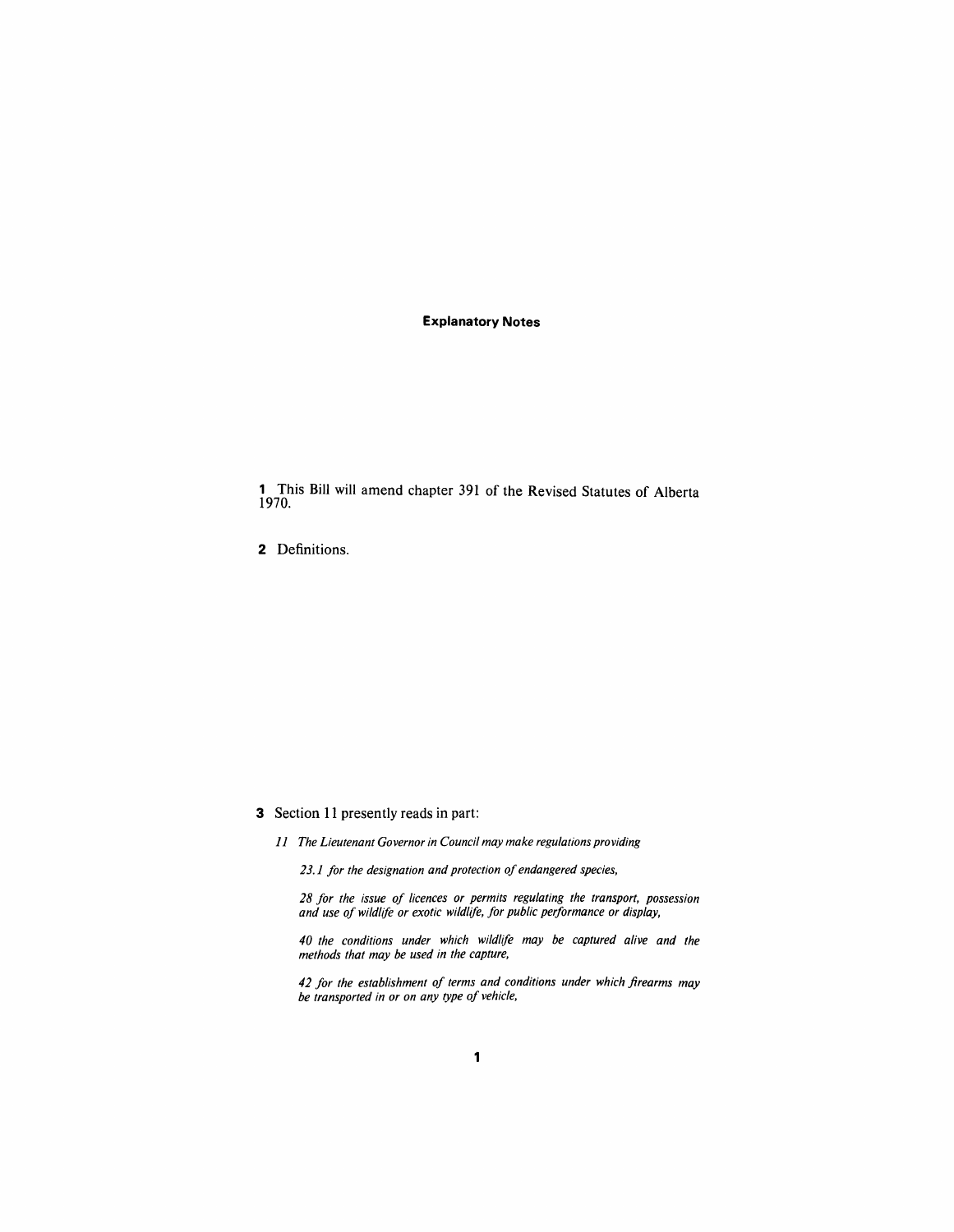31.2 for the governing of the registration of wildlife,

31.3 for the regulation of the sale of wildlife,

# *(e) by repealing clause 40 and substituting the following:*

40 the conditions under which, and the methods by which, wildlife may be captured,

(f) by repealing clause 42 and substituting the following:

42 for the regulation of the carrying of firearms on or in, and the discharging of firearms from, aircraft, vehicles and boats;

*and* 

 $(g)$  by adding the following after subsection  $(1)$ :

(2) The Lieutenant Governor in Council may make regulations respecting the imposition and collection of charges for damage caused to habitat on public land by any person carrying on any commercial or industrial activity on the land.

*4 Section* 12 *is amended by striking out* "and" *after clause (k) and adding the following after clause*  $(k)$ :

(k.l) issue a permit to any person allowing him to keep wildlife as pets, and may make the permit subject to any terms and conditions that he considers advisable, and

# 5 The following is added after section 12.2:

## **12.3** The Minister may

(a) enter into and carry out the terms of an agreement with

- (i) any person,
- (ii) the Government of Canada,
- (iii) the government of another province,

(iv) a municipality as defined in *The Municipal Government Act,* or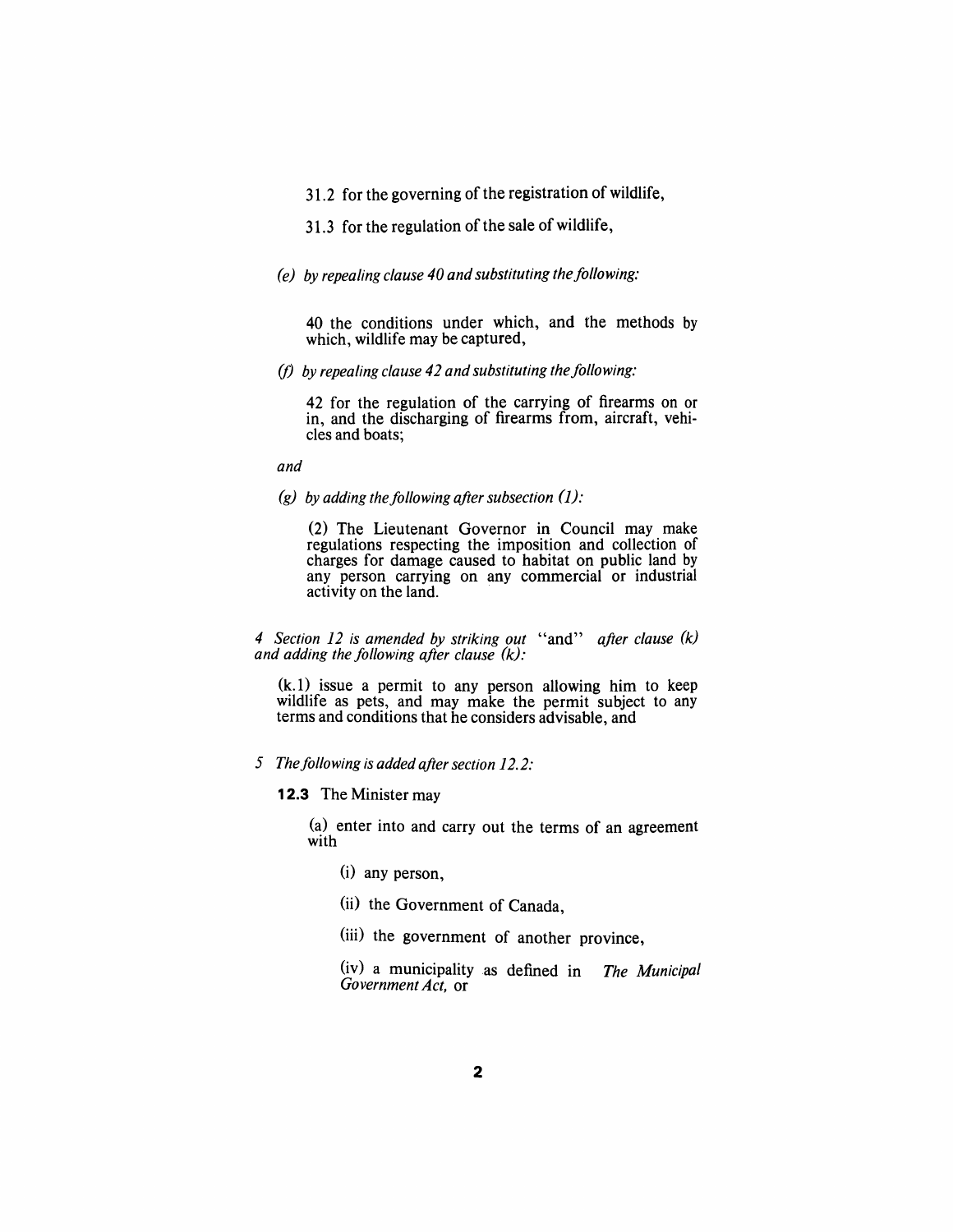4 The Minister may issue a permit respecting the keeping of wildlife as pets.

5 Powers of the Minister.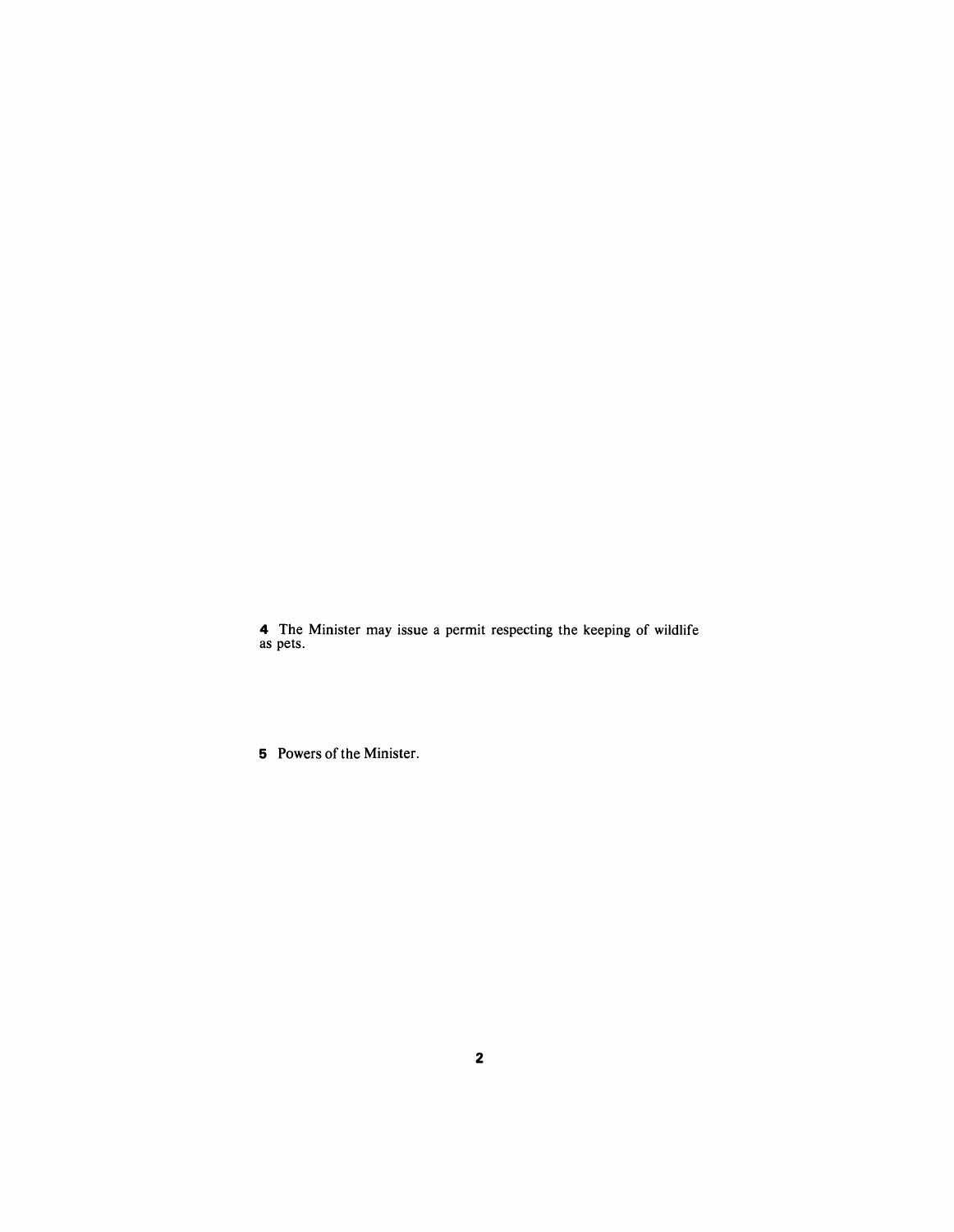(v) the Minister of Municipal Affairs in the case of a special area as defined in *The Special Areas Act*  or an improvement district as defined in *The Improvement Districts Act,* 

for the purpose of managing wildlife and habitat, and

(b) construct and maintain improvements and protective facilities for wildlife and habitat and undertake wildlife and habitat improvement projects

(i) on privately owned lands with the consent of the owner, and may enter into any agreements that he considers necessary for those purposes, and

 $(ii)$  on public lands.

**12.4** The Minister may in writing delegate any power, duty or function conferred or imposed on him by this Act or the regulations to any employee of the Department or any member, officer or employee of an agent of the Crown in right of Alberta.

## *6 Section* 22 *is amended*

*(a) in subsection* 0) *by striking out* "butcher's and hide dealer's licence issued under *The Livestock Brand Inspection Act* or a licence issued under *The Frozen Food Act" and substituting* "food premises permit in relation to the premises issued pursuant to regulations under *The Public Health*  $Act^{\prime\prime}$ .

*(b) in subsection* (2) *by striking out* "licensed as mentioned" *and substituting* "who holds a permit referred to", *and* 

*(c) in subsection* (4) *by striking out* "licensee" *and substituting* "permittee" .

# *7 Section* 25 *is amended*

*(a) by repealing subsection* 0) *and substituting the following:* 

25(1) Except when the regulations provide otherwise, no person shall have a loaded firearm on or in, or discharge a firearm from, an aircraft or a vehicle.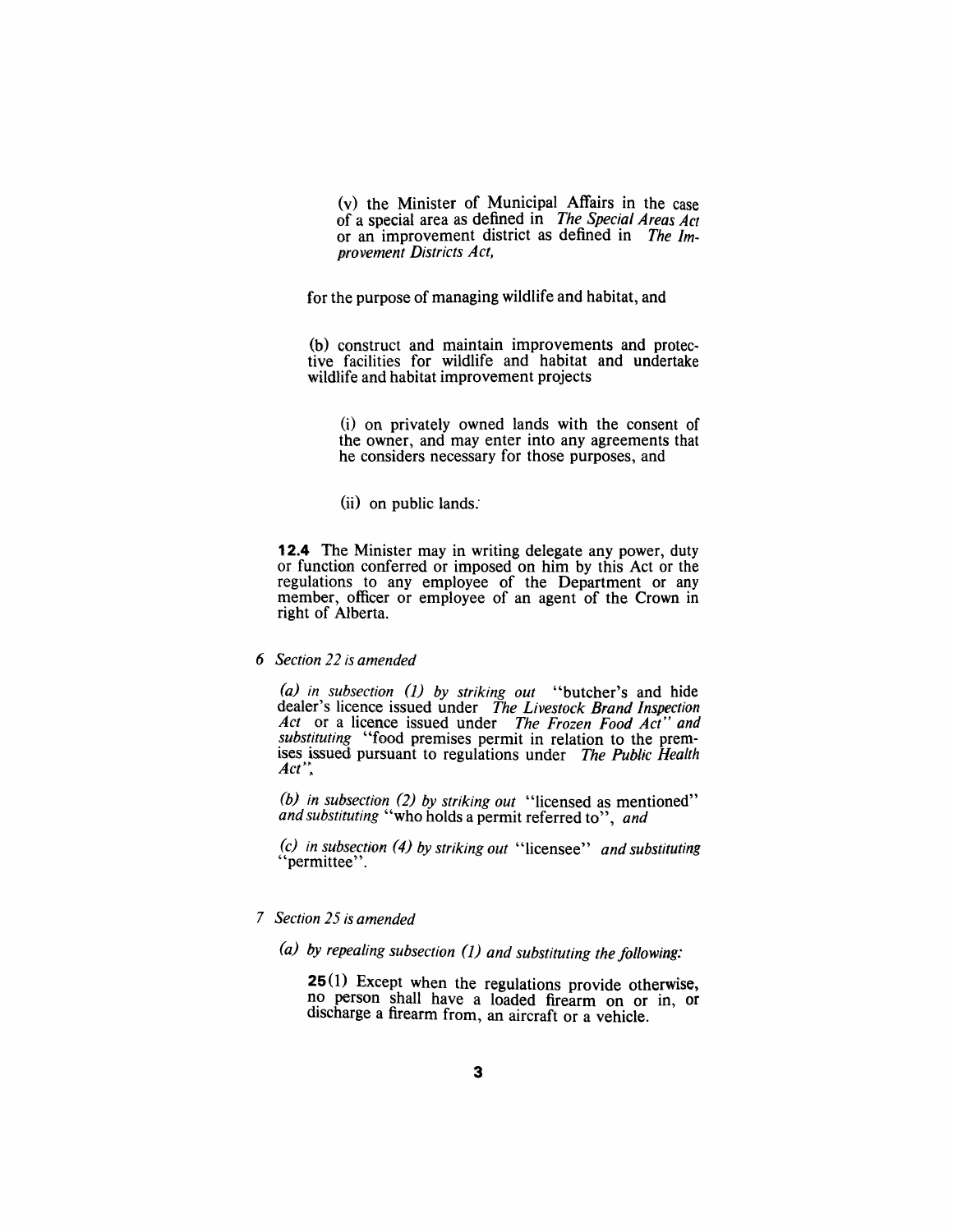#### 6 Section 22 presently reads in part:

*22(1)* No person who is the owner or who has the management or control of any *premises used for the purpose of merchandising, storing or preparing for market any commodity shall in any way handle, process or have in his possession any big game or game bird unless he is the holder o/a valid and subsisting butcher's ,and hide dealer's iicence issued under The Livestock Brand Inspeetion Act or a licence issued under The Frozen Food Act.* 

*(2) Every person licensed as mentioned in subsection (J) shall keep such records*  with respect to the processing and storage of big game and game birds as may be *prescribed by the regulations.* 

*,(4) Any licensee found in possession of any big game or gamebird, save and except as is expressly provided for by this Act shall be deemed to be dealing in big game or game birds in contravention of section* 37.

#### 7 Section 25 presently reads in part:

*25(J) Except in the case ofa boat propelled by muscular power, no person* 

- *(a) shall have a loaded firearm in or on any kind of vehicle or boat, or*
- *(b) shalf,discharge a firearm from any kind of vehicle or boat,*

*whether the vehicle or boat is moving or stationary.*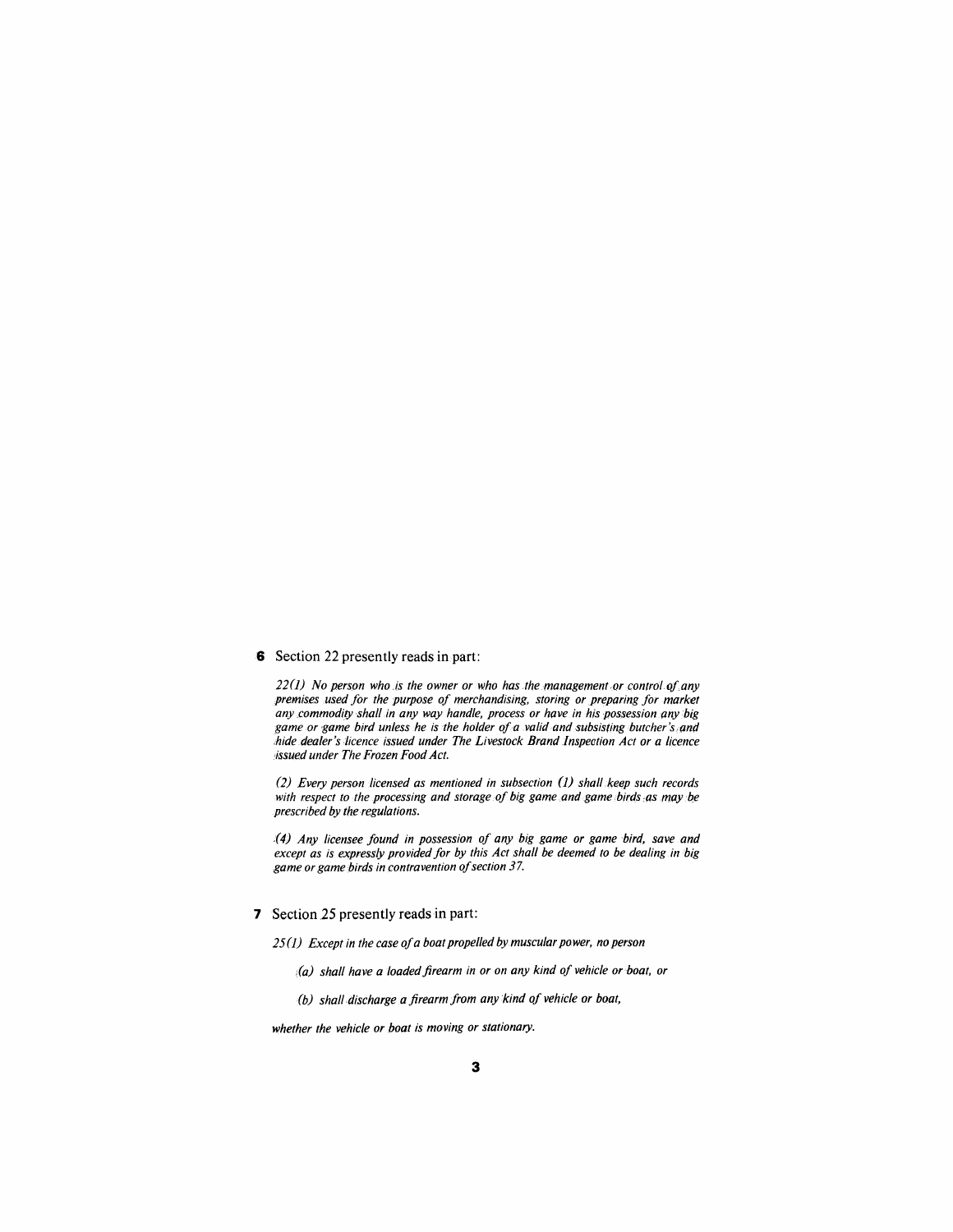$(1.1)$  Except when the regulations provide otherwise, no person shall have a loaded firearm on or in, or discharge a firearm from, a boat unless the boat is propelled by muscular power or, if it is powered other than by muscular power, it is anchored.

*(b) in subsection* (2) *by striking out* "subsection (1)" *and substituting* "subsections (1) and (2)".

*8 Section* 31 *is amended* 

*(a) in subsection* (1) *by striking out* "established under *The Provincial Parks Act,* 1974", *and* 

*(b) by repealing subsection (2).* 

*9 Section* 34(1) *is amended by striking out* "apply for or in any way".

#### *10 Section* 45 *is amended*

- *(a) in subsection* (1) *by repealing clause (e), and*
- *(b) by adding the following after subsection (1):*

 $(1.1)$  No person shall, for the purpose of hunting or taking wildlife, set out or use any recorded wildlife calls or sounds or any electrically operated calling device.

*11 Section 89.1(2) is amended by adding* "aircraft," *before* "vehicle".

# *12 Thefollowing is added after section 94.2:*

**94.3**(1) If a wildlife officer or game guardian is of the opinion that the safety of the public is in jeopardy, he may close any area of land to public access.

(2) No person shall, without the consent of a wildlife officer or game guardian, enter an area that has been closed under subsection (1).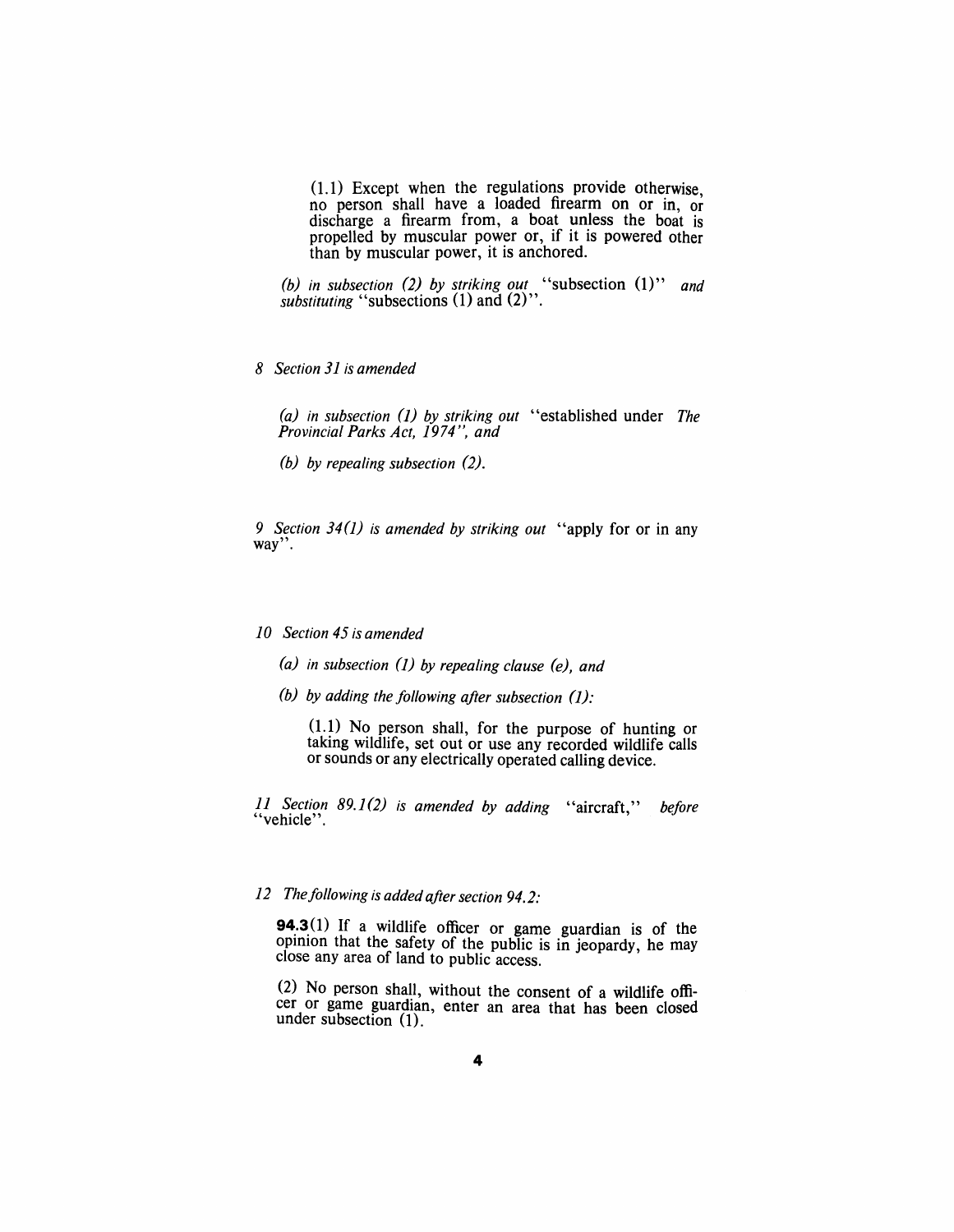*(2) For the purposes of subsection* 0), *a firearm is deemed to be loaded if* 

*(a) in the case of a rifle, shotgun or similar weapon, there is a live shell or cartridge in the breech or chamber, or* 

*(b) in the case of a muzzle-loaded gun operated by a flintlock, the pan contains powder, or* 

*(c) in the case of a muzzle-loaded gun using percussion caps, a percussion cap is in place on the nipple.* 

8 Section 31 presently reads:

*310) No person shall hunt or trap wildlife in a provincial park established under The Provincial Parks Act,* 1974 *unless he is authorized to do so by the regulations.* 

*(2) For the purposes of subsection* 0), *a highway as defined in The Public Highways Development Act bounded on both sides by a provincial park is part of a provincial park.* 

9 Section 34(1) presently reads:

*340) A person who has not attained his 14th birthday shall not, either directly or indirectly, apply for or in any way obtain or have in his possession a licence or permit.* 

#### 10 Section 45 presently reads in part:

*450) No person shall for the purpose of hunting or taking big game set out, use or employ* 

*(e) any recorded game calls or sounds or any mechanically or electrically operated calling device of any description.* 

**11** Section 89.1 presently reads in part:

*(2) A Wildlife officer or game guardian may inspect any firearm found in or on any vehicle or boat.* 

**12** Wildlife officer or game guardian may temporarily close areas.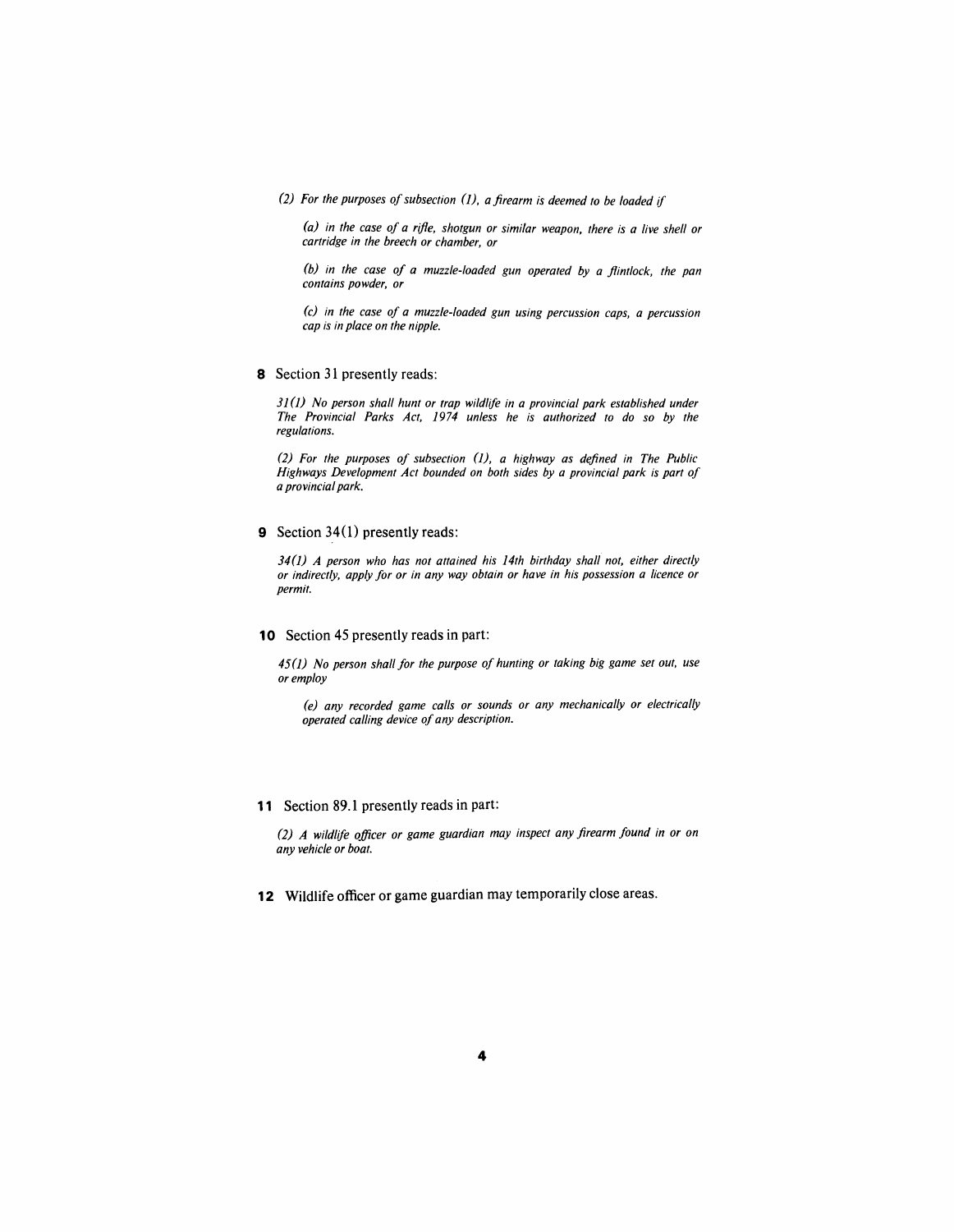*13 Section 104(J)(a) is amended by striking out* "or" *at the end of subclause (i), by adding* "or" *at the end of subclause (ii) and by adding the following after subclause (ii):* 

(iii) he is satisfied that the person from whom the thing was seized cannot reasonably be located and did not appear at the time and place set for the trial of the offence in relation to which the seizure was made,

#### *14 The following is added after section 104:*

**104.1** When the offence in relation to which a thing is seized under the authority of section 93(1) is an offence in relation to which the person charged has, under *The Summary Convictions Act* and regulations made under that Act, the right to exercise a specified penalty option, and if the person charged exercises that right then,

(a) if the thing seized is wildlife, it is deemed to be confiscated to the Crown in right of Alberta, and

(b) if the thing seized is not wildlife, it shall be returned to the person from whom it was seized.

*15 Section 109(2) is amended by adding* "or" *at the end 0/ clause (r) and by adding the following after clause* (r):

(s) section 94.3 (2).

## *16 Section* 115 *is amended*

*(a) in subsection* (3) *by striking out* "or section 45, clause (a), (b), (c) or (e)" *and substituting* "section  $45(1)(a)$ , (b) or \.c) or section 45 (1.1)", *and* 

*(b) in subsection* (4) *by striking out* "section 45 clause (d)" *and substituting* "section  $45(1)(d)$ ".

*17 This Act comes into force on the day upon which it is assented to.*